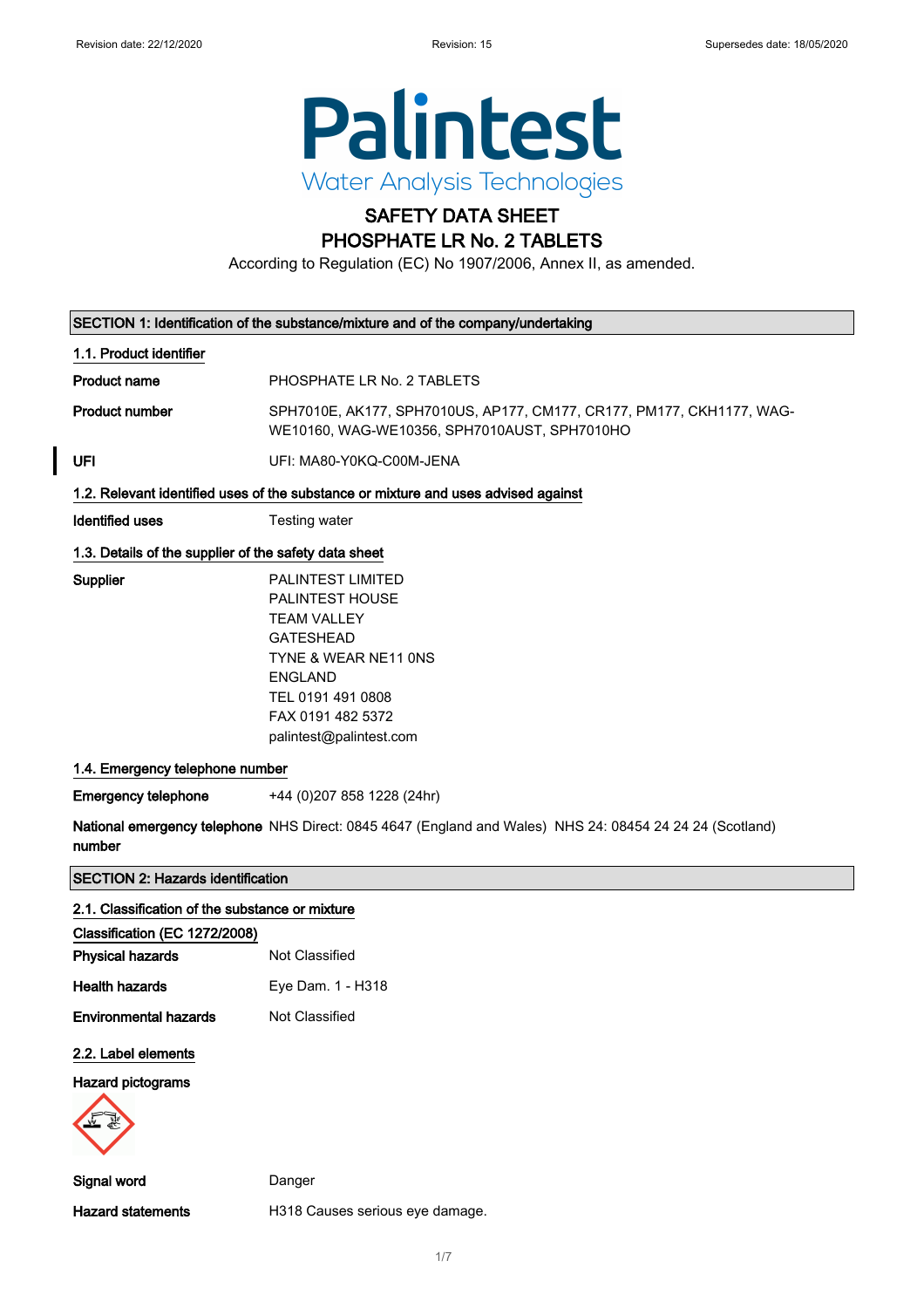| <b>Precautionary statements</b> | P101 If medical advice is needed, have product container or label at hand.<br>P102 Keep out of reach of children.<br>P103 Read label before use.<br>P280 Wear protective gloves/ protective clothing/ eye protection/ face protection.<br>P305+P351+P338 IF IN EYES: Rinse cautiously with water for several minutes. Remove<br>contact lenses, if present and easy to do. Continue rinsing.<br>P310 Immediately call a POISON CENTER/ doctor. |
|---------------------------------|------------------------------------------------------------------------------------------------------------------------------------------------------------------------------------------------------------------------------------------------------------------------------------------------------------------------------------------------------------------------------------------------------------------------------------------------|
| Contains                        | SODIUM METABISULPHITE                                                                                                                                                                                                                                                                                                                                                                                                                          |

## 2.3. Other hazards

This substance is not classified as PBT or vPvB according to current EU criteria.

| SECTION 3: Composition/information on ingredients          |                      |                                                      |
|------------------------------------------------------------|----------------------|------------------------------------------------------|
| 3.2. Mixtures                                              |                      |                                                      |
| SODIUM CHLORIDE                                            |                      | 60-80%                                               |
| CAS number: 7647-14-5                                      | EC number: 231-598-3 | REACH registration number: 01-<br>2119485491-33-XXXX |
| Classification<br>Not Classified                           |                      |                                                      |
| <b>SODIUM METABISULFITE</b>                                |                      | 10-20%                                               |
| CAS number: 7681-57-4                                      | EC number: 231-673-0 | REACH registration number: 01-<br>2119531326-45-XXXX |
| Classification<br>Acute Tox. 4 - H302<br>Eye Dam. 1 - H318 |                      |                                                      |
| <b>ADIPIC ACID</b>                                         |                      | 10-20%                                               |
| CAS number: 124-04-9                                       | EC number: 204-673-3 | REACH registration number: 01-<br>2119457561-38-XXXX |
| Classification<br>Eye Irrit. 2 - H319                      |                      |                                                      |
| <b>AMMONIUM MOLYBDATE</b>                                  |                      | 5-10%                                                |
| CAS number: 12054-85-2                                     | EC number: 234-320-9 | REACH registration number: N/A                       |
| Classification                                             |                      |                                                      |
| Acute Tox. 4 - H302                                        |                      |                                                      |
| Skin Irrit. 2 - H315                                       |                      |                                                      |
| Eye Irrit. 2 - H319                                        |                      |                                                      |
| <b>STOT SE 3 - H335</b>                                    |                      |                                                      |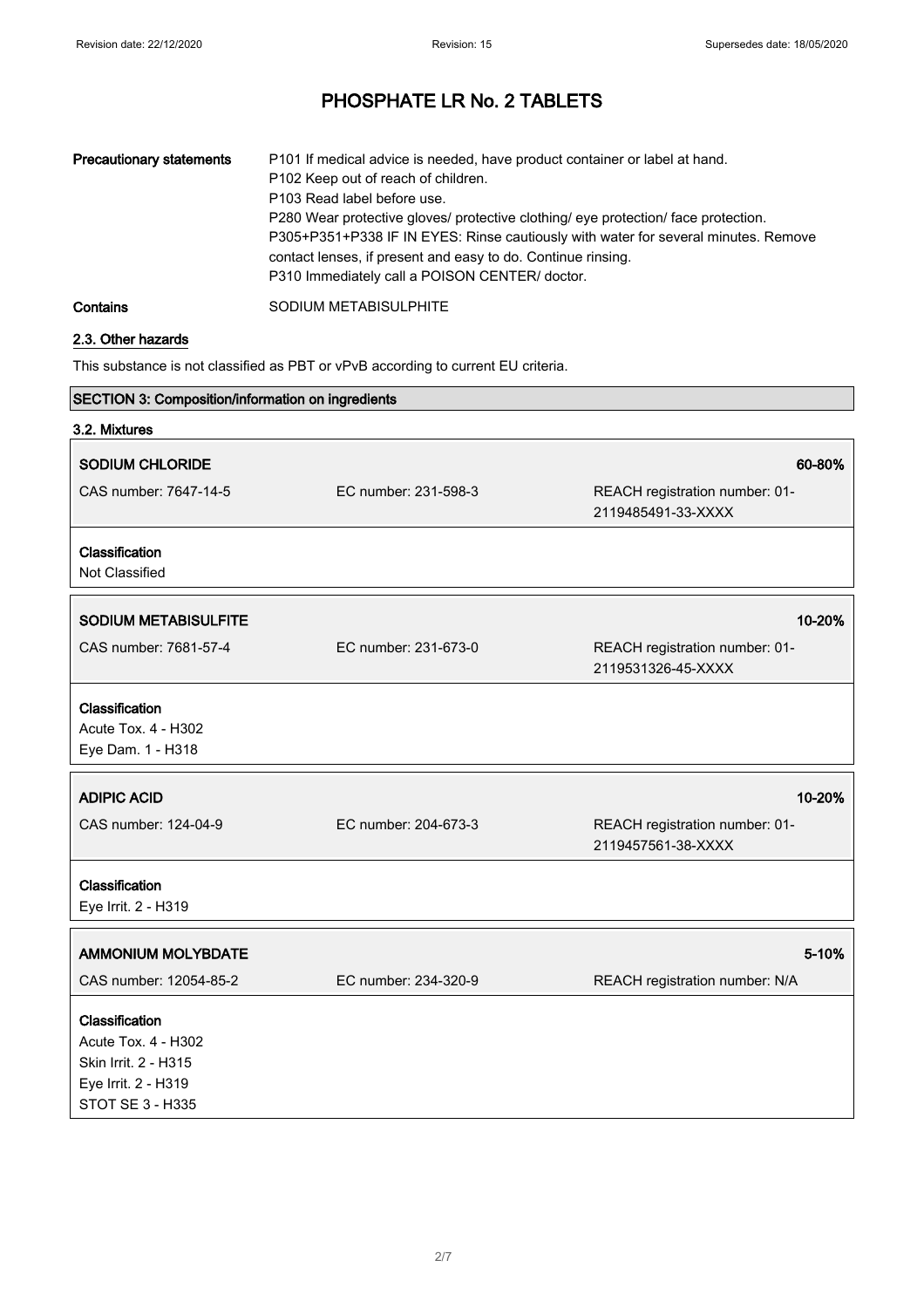# BORIC ACID 3-5% CAS number: 10043-35-3 EC number: 233-139-2 REACH registration number: 01- 2119486683-25-XXXX Substance of very high concern (SVHC).This product is/contains a substance that is included in REGULATION (EC) No 1907/2006 (REACH) ANNEX XVII - RESTRICTIONS ON THE MANUFACTURE, PLACING ON THE MARKET AND USE OF CERTAIN DANGEROUS SUBSTANCES, MIXTURES AND ARTICLES. Classification Repr. 1B - H360FD The Full Text for all R-Phrases and Hazard Statements are Displayed in Section 16. Composition comments This product contains a substance that is a SVHC. SECTION 4: First aid measures 4.1. Description of first aid measures Inhalation Move affected person to fresh air and keep warm and at rest in a position comfortable for breathing. Keep affected person under observation. Get medical attention. Show this Safety Data Sheet to the medical personnel. Ingestion Never give anything by mouth to an unconscious person. Rinse mouth thoroughly with water. Give plenty of water to drink. Keep affected person under observation. Get medical attention if any discomfort continues. Show this Safety Data Sheet to the medical personnel. Skin contact Wash skin thoroughly with soap and water. Get medical attention promptly if symptoms occur after washing. Eye contact **Rinse immediately with plenty of water. Remove any contact lenses and open eyelids wide** apart. Continue to rinse for at least 15 minutes. Get medical attention if irritation persists after washing. Show this Safety Data Sheet to the medical personnel. 4.2. Most important symptoms and effects, both acute and delayed Inhalation This is unlikely to occur but symptoms similar to those of ingestion may develop. Ingestion Chemical burns. Skin contact **Prolonged contact may cause redness**, irritation and dry skin. Eye contact May cause severe eye irritation. 4.3. Indication of any immediate medical attention and special treatment needed Notes for the doctor Treat symptomatically. SECTION 5: Firefighting measures 5.1. Extinguishing media Suitable extinguishing media Use fire-extinguishing media suitable for the surrounding fire. 5.2. Special hazards arising from the substance or mixture Hazardous combustion products Oxides of carbon. Thermal decomposition or combustion may liberate carbon oxides and other toxic gases or vapours. 5.3. Advice for firefighters Protective actions during firefighting No specific firefighting precautions known.

SECTION 6: Accidental release measures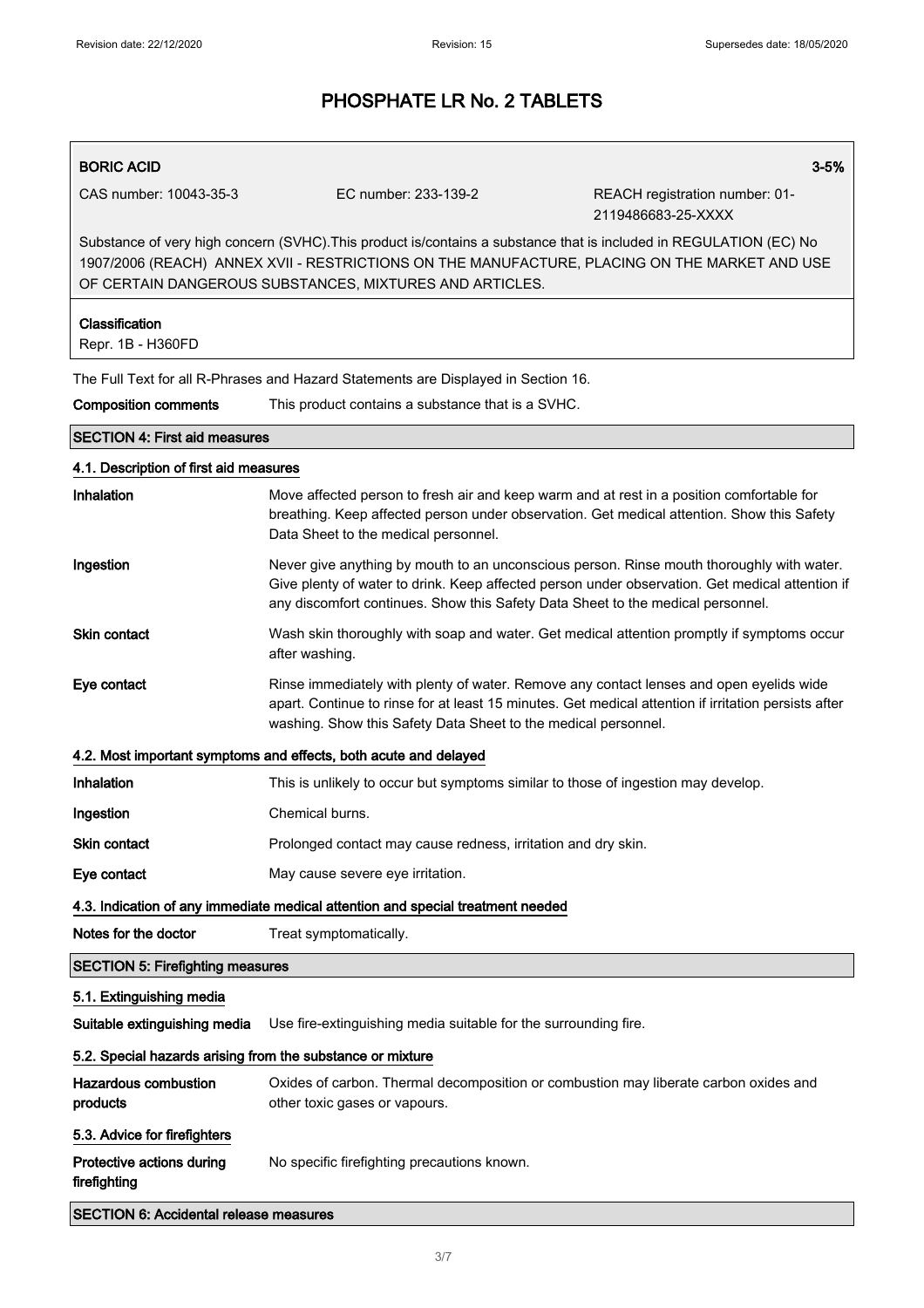| 6.1. Personal precautions, protective equipment and emergency procedures                                                                                                      |                                                                                                                                                                 |
|-------------------------------------------------------------------------------------------------------------------------------------------------------------------------------|-----------------------------------------------------------------------------------------------------------------------------------------------------------------|
| <b>Personal precautions</b>                                                                                                                                                   | Wear protective clothing as described in Section 8 of this safety data sheet.                                                                                   |
| 6.2. Environmental precautions                                                                                                                                                |                                                                                                                                                                 |
| <b>Environmental precautions</b>                                                                                                                                              | Not considered to be a significant hazard due to the small quantities used. However, large or<br>frequent spills may have hazardous effects on the environment. |
| 6.3. Methods and material for containment and cleaning up                                                                                                                     |                                                                                                                                                                 |
| Methods for cleaning up                                                                                                                                                       | No specific clean-up procedure recommended.                                                                                                                     |
| 6.4. Reference to other sections                                                                                                                                              |                                                                                                                                                                 |
| Reference to other sections                                                                                                                                                   | Wear protective clothing as described in Section 8 of this safety data sheet.                                                                                   |
| <b>SECTION 7: Handling and storage</b>                                                                                                                                        |                                                                                                                                                                 |
| 7.1. Precautions for safe handling                                                                                                                                            |                                                                                                                                                                 |
| <b>Usage precautions</b>                                                                                                                                                      | Good personal hygiene procedures should be implemented.                                                                                                         |
| 7.2. Conditions for safe storage, including any incompatibilities                                                                                                             |                                                                                                                                                                 |
| <b>Storage precautions</b>                                                                                                                                                    | Store in tightly-closed, original container in a dry and cool place. Keep separate from food,<br>feedstuffs, fertilisers and other sensitive material.          |
| 7.3. Specific end use(s)                                                                                                                                                      |                                                                                                                                                                 |
| Specific end use(s)                                                                                                                                                           | The identified uses for this product are detailed in Section 1.2.                                                                                               |
| SECTION 8: Exposure controls/Personal protection                                                                                                                              |                                                                                                                                                                 |
| 8.1. Control parameters                                                                                                                                                       |                                                                                                                                                                 |
| Occupational exposure limits                                                                                                                                                  |                                                                                                                                                                 |
| <b>SODIUM CHLORIDE</b>                                                                                                                                                        |                                                                                                                                                                 |
| Long-term exposure limit (8-hour TWA): WEL<br>Short-term exposure limit (15-minute): WEL 2 mg/m <sup>3</sup>                                                                  |                                                                                                                                                                 |
| <b>SODIUM METABISULFITE</b>                                                                                                                                                   |                                                                                                                                                                 |
| Long-term exposure limit (8-hour TWA): WEL 5 mg/m <sup>3</sup>                                                                                                                |                                                                                                                                                                 |
| <b>AMMONIUM MOLYBDATE</b>                                                                                                                                                     |                                                                                                                                                                 |
| Long-term exposure limit (8-hour TWA): WEL 5 mg/m <sup>3</sup><br>Short-term exposure limit (15-minute): WEL 10 mg/m <sup>3</sup><br>as Mo<br>WEL = Workplace Exposure Limit. |                                                                                                                                                                 |

Ingredient comments OES = Occupational Exposure Standard. MEL = Maximum Exposure Limit. ACGIH = US Standard.

## 8.2. Exposure controls

## Protective equipment



Eye/face protection Eyewear complying with an approved standard should be worn if a risk assessment indicates eye contact is possible. The following protection should be worn: Chemical splash goggles.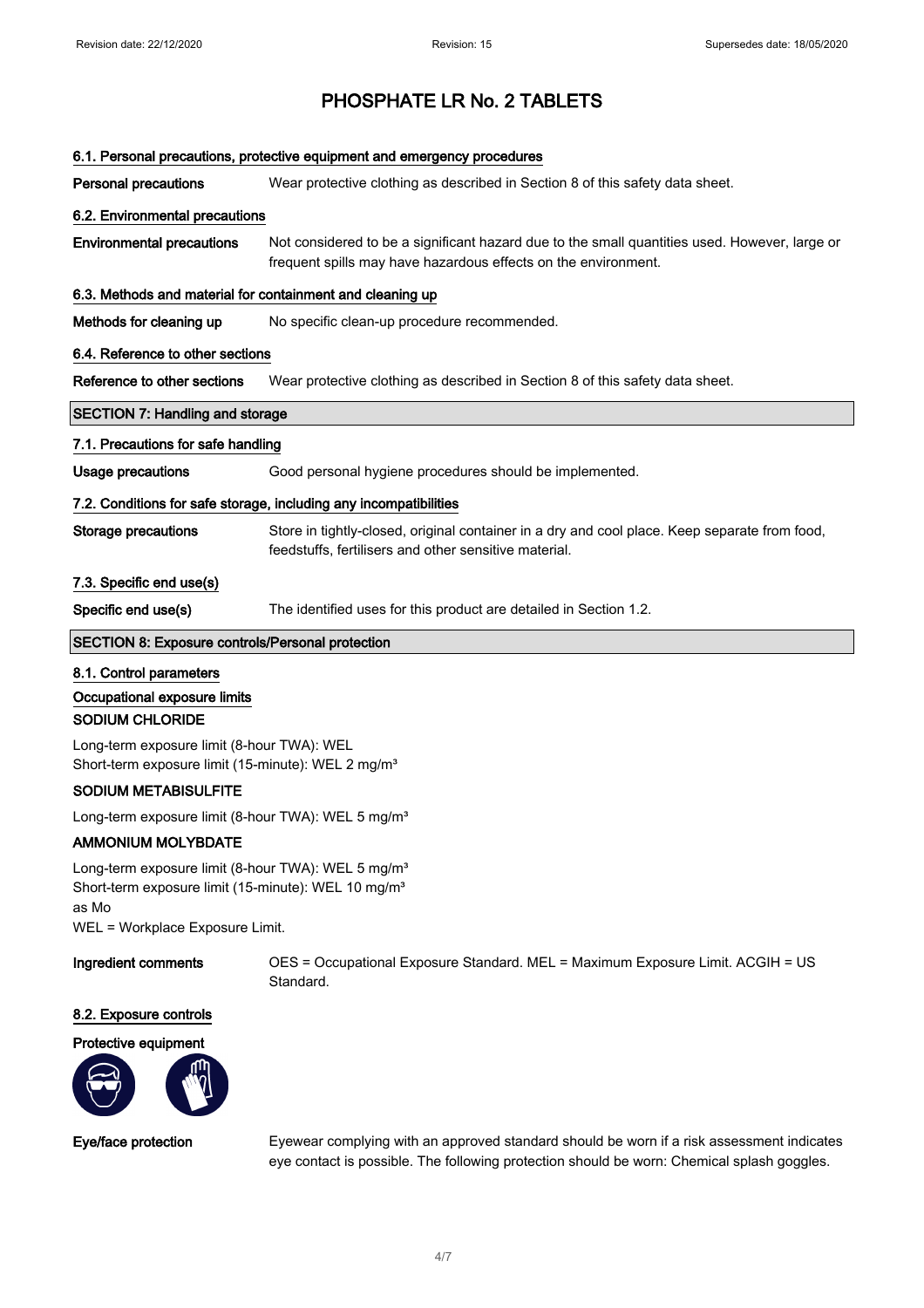| Hand protection               | Chemical-resistant, impervious gloves complying with an approved standard should be worn if<br>a risk assessment indicates skin contact is possible. It is recommended that gloves are made<br>of the following material: Nitrile rubber. |
|-------------------------------|-------------------------------------------------------------------------------------------------------------------------------------------------------------------------------------------------------------------------------------------|
| Hygiene measures              | No specific hygiene procedures recommended but good personal hygiene practices should<br>always be observed when working with chemical products.                                                                                          |
| <b>Respiratory protection</b> | No specific recommendations. Respiratory protection may be required if excessive airborne<br>contamination occurs.                                                                                                                        |

## SECTION 9: Physical and chemical properties

| 9.1. Information on basic physical and chemical properties |                                                 |
|------------------------------------------------------------|-------------------------------------------------|
| Appearance                                                 | Solid                                           |
| Colour                                                     | White.                                          |
| Odour                                                      | Odourless.                                      |
| Solubility(ies)                                            | Soluble in water.                               |
| 9.2. Other information                                     |                                                 |
| Other information                                          | Not known.                                      |
| <b>SECTION 10: Stability and reactivity</b>                |                                                 |
| 10.1. Reactivity                                           |                                                 |
| Reactivity                                                 | Generates toxic gas in contact with acid.       |
| 10.2. Chemical stability                                   |                                                 |
| <b>Stability</b>                                           | Stable under the prescribed storage conditions. |
| 10.3. Possibility of hazardous reactions                   |                                                 |
| Possibility of hazardous<br>reactions                      | Generates toxic gas in contact with acid.       |
| 10.4. Conditions to avoid                                  |                                                 |
| Conditions to avoid                                        | Avoid contact with acids.                       |
| 10.5. Incompatible materials                               |                                                 |
| Materials to avoid                                         | Avoid contact with acids.                       |
| 10.6. Hazardous decomposition products                     |                                                 |
| Hazardous decomposition<br>products                        | No data available.                              |
| <b>SECTION 11: Toxicological information</b>               |                                                 |

## 11.1. Information on toxicological effects

| <b>Toxicological effects</b>     | May be harmful if swallowed. May damage fertility if swallowed. May damage the unborn child<br>if swallowed. May cause respiratory irritation. |
|----------------------------------|------------------------------------------------------------------------------------------------------------------------------------------------|
| Other health effects             | Causes serious eye damage. May cause skin irritation.                                                                                          |
| Acute toxicity - oral<br>Summary | May be harmful if swallowed. May damage fertility if swallowed. May damage the unborn child<br>if swallowed.                                   |
| ATE oral (mg/kg)                 | 5.049.48495253                                                                                                                                 |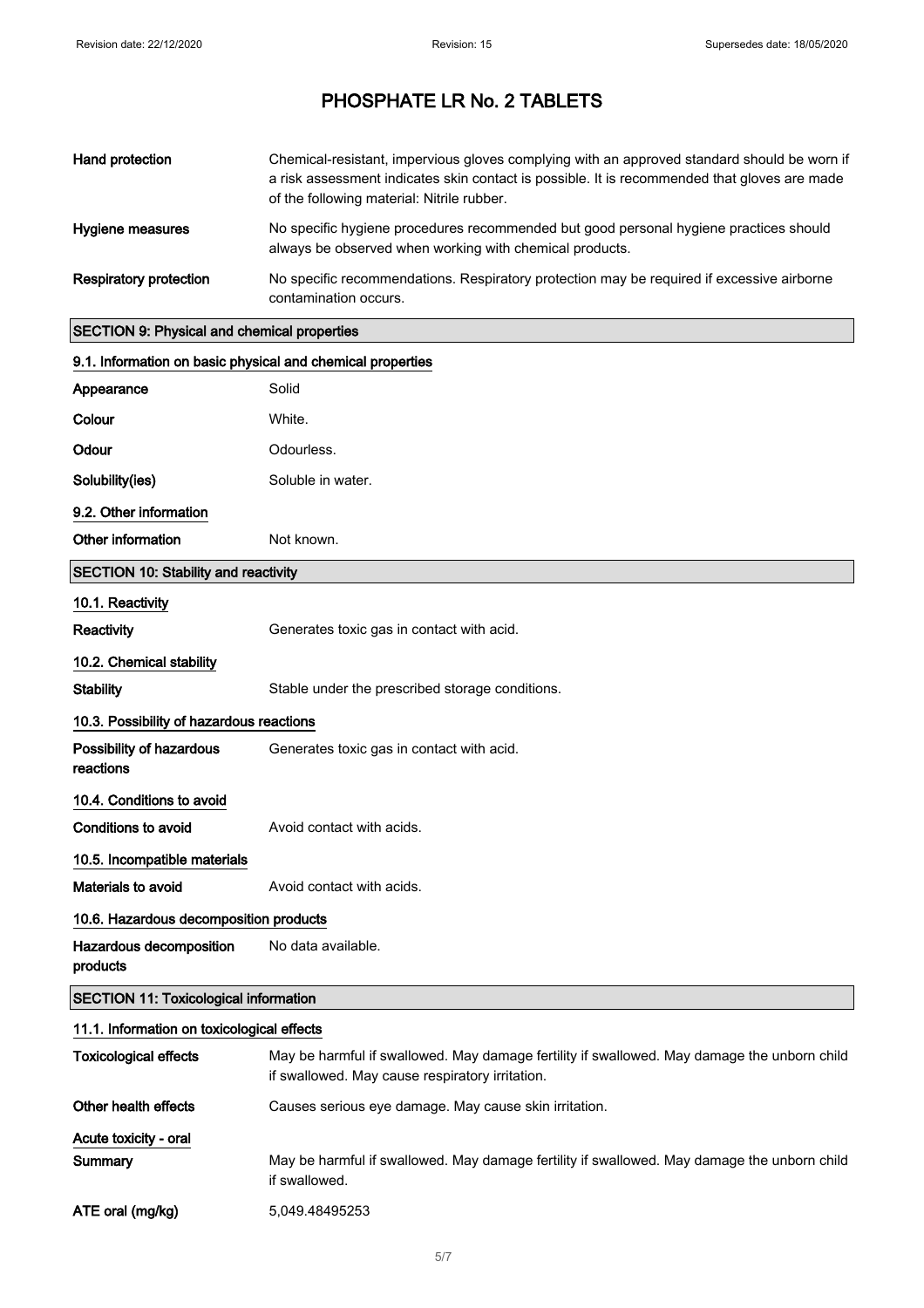| Acute toxicity - dermal                      |                                                                                                                                                                 |
|----------------------------------------------|-----------------------------------------------------------------------------------------------------------------------------------------------------------------|
| Summary                                      | May cause skin irritation.                                                                                                                                      |
| Acute toxicity - inhalation<br>Summary       | May cause respiratory irritation.                                                                                                                               |
| Skin corrosion/irritation<br>Summary         | May cause skin irritation.                                                                                                                                      |
| Serious eye damage/irritation<br>Summary     | Causes serious eye damage.                                                                                                                                      |
| Inhalation                                   | May cause respiratory irritation.                                                                                                                               |
| Ingestion                                    | May damage fertility if swallowed. May damage the unborn child if swallowed.                                                                                    |
| Skin contact                                 | May cause skin irritation.                                                                                                                                      |
| Eye contact                                  | Causes serious eye damage.                                                                                                                                      |
| <b>SECTION 12: Ecological information</b>    |                                                                                                                                                                 |
| Ecotoxicity                                  | Not considered to be a significant hazard due to the small quantities used. However, large or<br>frequent spills may have hazardous effects on the environment. |
| 12.1. Toxicity                               |                                                                                                                                                                 |
| <b>Toxicity</b>                              | No data available.                                                                                                                                              |
| 12.2. Persistence and degradability          |                                                                                                                                                                 |
|                                              | Persistence and degradability There are no data on the degradability of this product.                                                                           |
| 12.3. Bioaccumulative potential              |                                                                                                                                                                 |
| <b>Bioaccumulative potential</b>             | No data available on bioaccumulation.                                                                                                                           |
| 12.4. Mobility in soil                       |                                                                                                                                                                 |
| <b>Mobility</b>                              | The product is soluble in water.                                                                                                                                |
| 12.5. Results of PBT and vPvB assessment     |                                                                                                                                                                 |
| <b>Results of PBT and vPvB</b><br>assessment | This substance is not classified as PBT or vPvB according to current EU criteria.                                                                               |
| 12.6. Other adverse effects                  |                                                                                                                                                                 |
| Other adverse effects                        | None known.                                                                                                                                                     |
| <b>SECTION 13: Disposal considerations</b>   |                                                                                                                                                                 |
| 13.1. Waste treatment methods                |                                                                                                                                                                 |
| <b>Disposal methods</b>                      | Dispose of waste to licensed waste disposal site in accordance with the requirements of the<br>local Waste Disposal Authority.                                  |
| <b>SECTION 14: Transport information</b>     |                                                                                                                                                                 |
| General                                      | The product is not covered by international regulations on the transport of dangerous goods<br>(IMDG, IATA, ADR/RID).                                           |
| 14.1. UN number                              |                                                                                                                                                                 |

Not applicable.